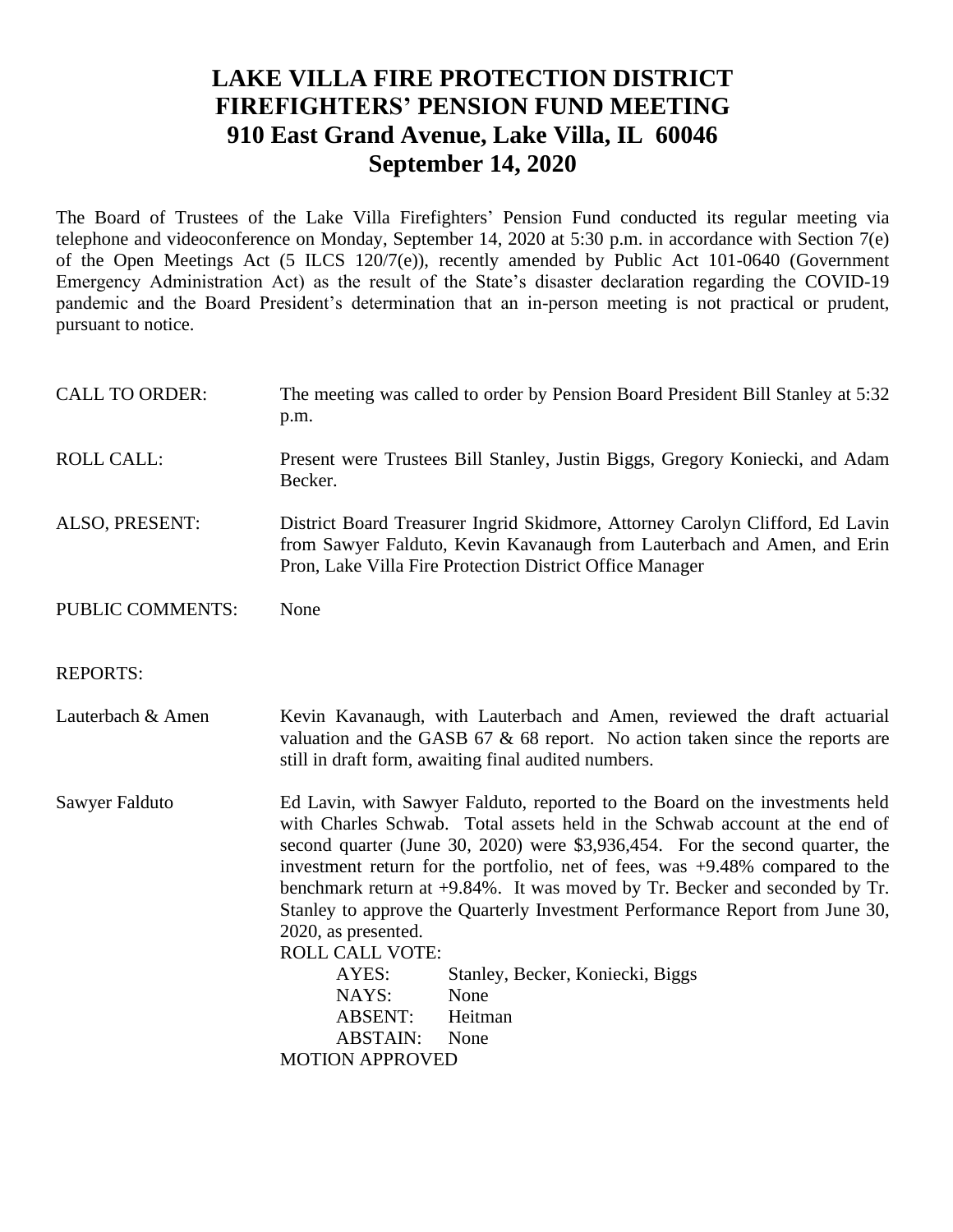## APPOINTMENT OF

BOARD POSITIONS: It was moved by Tr. Becker and seconded by Trustee Stanley to appoint Trustee Biggs as the President and Trustee Koniecki as Secretary. It was also determined that Trustee Becker's term will end April 2021, Trustees Stanley and Heitman will end in April 2022, and Trustees Koniecki and Biggs will end in April 2023. ROLL CALL VOTE:

> AYES: Stanley, Becker, Koniecki, Biggs NAYS: None ABSENT: Heitman ABSTAIN: None MOTION APPROVED

# APPROVAL OF

MINUTES: It was moved by Tr. Heitman and seconded by Tr. Koniecki to approve the February 3, 2020 Pension Board Minutes, as presented. ROLL CALL VOTE: AYES: Stanley, Becker, Koniecki, Biggs NAYS: None ABSENT: Heitman ABSTAIN: None MOTION APPROVED

#### TREASURER'S/ INVESTMENT REPORTS

| <b>Financial Statements:</b> | Treasurer Skidmore read the Treasurer's report from August 31, 2020 with total |                                  |  |  |
|------------------------------|--------------------------------------------------------------------------------|----------------------------------|--|--|
|                              | assets of \$3,821,117.45. It was moved by Tr. Biggs and seconded by Tr. Becker |                                  |  |  |
|                              | to approve the Treasurer's report, as presented.                               |                                  |  |  |
|                              | <b>ROLL CALL VOTE:</b>                                                         |                                  |  |  |
|                              | AYES:                                                                          | Stanley, Becker, Koniecki, Biggs |  |  |
|                              | NAYS:                                                                          | None                             |  |  |
|                              | ABSENT:                                                                        | Heitman                          |  |  |
|                              | <b>ABSTAIN:</b>                                                                | None                             |  |  |
|                              | <b>MOTION APPROVED</b>                                                         |                                  |  |  |
|                              |                                                                                |                                  |  |  |
| Payment of Bills:            | It was moved by Tr. Biggs and seconded by Tr. Becker to approve the payment    |                                  |  |  |
|                              | of bills since the May 4, 2020 meeting in the amount of \$3,288.13.            |                                  |  |  |
|                              | <b>ROLL CALL VOTE:</b>                                                         |                                  |  |  |
|                              | AYES:                                                                          | Stanley, Becker, Koniecki, Biggs |  |  |
|                              | NAYS:                                                                          | None                             |  |  |
|                              | ABSENT:                                                                        | Heitman                          |  |  |
|                              | <b>ABSTAIN:</b>                                                                | None                             |  |  |
|                              | <b>MOTION APPROVED</b>                                                         |                                  |  |  |
| Investment Policy and/or     |                                                                                |                                  |  |  |
|                              |                                                                                |                                  |  |  |

Asset Allocation: Sawyer Falduto will send an updated policy with the new Illinois Sustainable Investing Act language and updated fixed income benchmark to us for signature.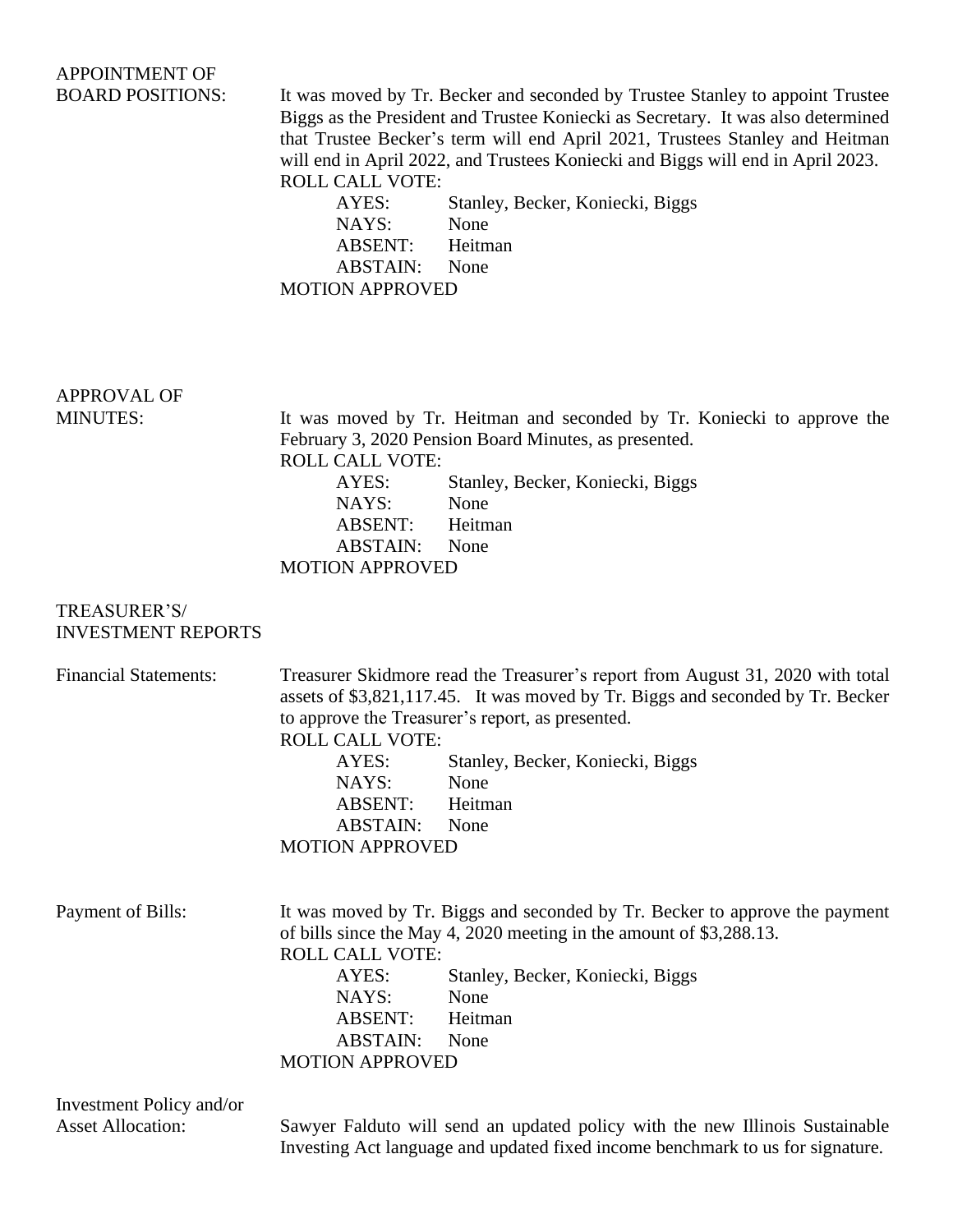#### APPLICATIONS FOR MEMBERSHIP, RETIREMENT, DISABILITY, AND/OR WITHDRAWAL FROM FUND:

|                                                                                           | Application for Membership: It was moved by Tr. Biggs and seconded by Tr. Koniecki to accept Jay Vance's<br>application for membership on the start date of his fulltime employment with the<br>District.                                                                          |  |  |
|-------------------------------------------------------------------------------------------|------------------------------------------------------------------------------------------------------------------------------------------------------------------------------------------------------------------------------------------------------------------------------------|--|--|
|                                                                                           | <b>ROLL CALL VOTE:</b><br>AYES:<br>Stanley, Becker, Koniecki, Biggs<br>NAYS:<br>None<br>Heitman<br>ABSENT:<br><b>ABSTAIN:</b><br>None<br><b>MOTION APPROVED</b>                                                                                                                    |  |  |
| Withdrawal from Fund:                                                                     | It was moved by Tr. Becker and seconded by Tr. Koniecki to approve the return<br>of funds to Henry Chamberlain.<br><b>ROLL CALL VOTE:</b><br>AYES:<br>Stanley, Becker, Koniecki, Biggs<br>NAYS:<br>None<br><b>ABSENT:</b><br>Heitman<br>ABSTAIN:<br>None<br><b>MOTION APPROVED</b> |  |  |
| <b>Combined Creditable</b>                                                                |                                                                                                                                                                                                                                                                                    |  |  |
| Service Requests:                                                                         | Attorney Clifford advised the Board to monitor the creditable service requests<br>from the new members and acknowledge when completed by each member.                                                                                                                              |  |  |
| <b>Military Service Purchase</b><br>Requests:                                             | Lauterbach and Amen did a calculation for Lt. Perez on a possible military<br>service purchase inquiry. Lt. Perez has this information and will be making a<br>decision. Tabled for next meeting                                                                                   |  |  |
| <b>OLD BUSINESS</b>                                                                       |                                                                                                                                                                                                                                                                                    |  |  |
| Draft of Board Rules:                                                                     | Tabled                                                                                                                                                                                                                                                                             |  |  |
| <b>NEW BUSINESS</b>                                                                       |                                                                                                                                                                                                                                                                                    |  |  |
| Appointment of DOI Security<br>Administrator, FOIA Officer<br>and OMA Designee:           | No action needed, appointments to stay the same.                                                                                                                                                                                                                                   |  |  |
| <b>TRAINING</b>                                                                           |                                                                                                                                                                                                                                                                                    |  |  |
| <b>Status of Trustee Training</b><br>Hours and Upcoming<br><b>Training Opportunities:</b> | Board reviewed the status of the trustees training. Upcoming training<br>opportunities were reviewed. Atty Clifford advised the new Board Trustees that<br>they will need to take the Online Open Meetings Act training from the Attorney<br>General website.                      |  |  |